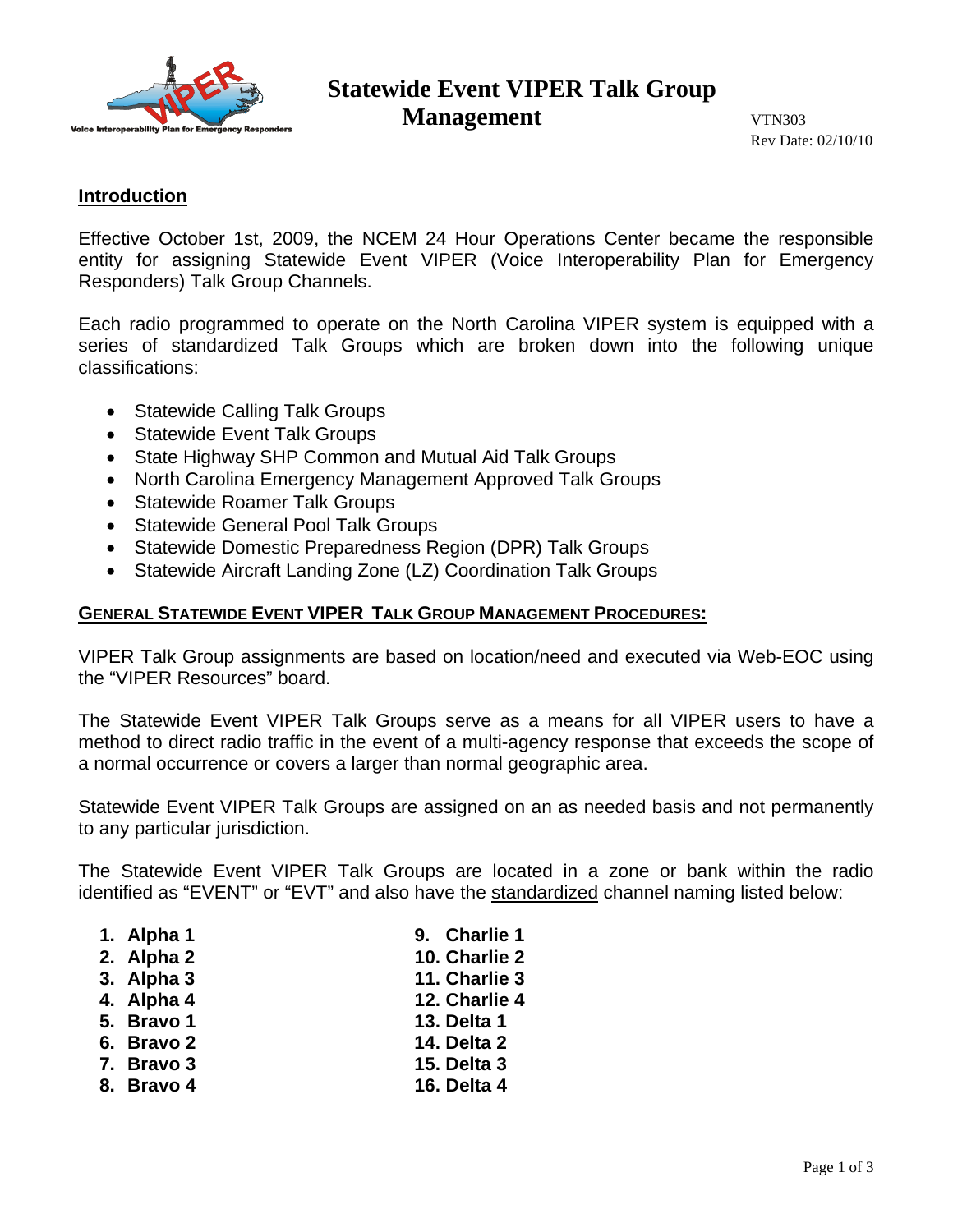

# **Statewide Event VIPER Talk Group Management VTN303**

Rev Date: 02/10/10

## **REQUESTING A STATEWIDE EVENT VIPER TALK GROUP ASSIGNMENT FROM THE NCEOC:**

Statewide Event VIPER Talk Group assignment requests will come through the Local Emergency Management Coordinator or the County 911 Center.

The preferred method for receiving a Talk Group assignment request should be in the form of an email. The requestor should send the email to **nceoc@ncem.org**. Upon receipt of the email, the NCEM 24-Hour Operations Center will acknowledge receipt and ensure the email has all the appropriate and required information (see below).

If there is an urgent need to assign a Talk Group, requests can be taken over the phone by calling the NCEM 24 Hour Operations Center (800-858-0368 or 919-733-3300).

All requests should include the following information:

#### **Requestor Information**

Agency (required) Address City, Zip **County** From: Date/Time To: Date/Time Event Type: Event, Exercise/Training, Incident Explanation why Talk Group is needed

#### **Requestor POC Information**

First Name (required) Last name (required) Title Office Phone (required) Cell Phone Fax Number Email address (required)

**All requestors should take note that there is no encryption on any of these Talk Groups**. For encrypted transmissions, contact the VIPER Control Group in order to have radios programmed appropriately with encryption software. If an agency is using a Talk Group that already has been assigned, the NCEM 24 Hour Operations Center may request the unassigned agency to identify themselves and to contact the NC EOC via a land line. Once contact has been made, the NCEM 24-Hour Operations Center may allow continued transmissions or make a re-assignment to a different Talk Group.